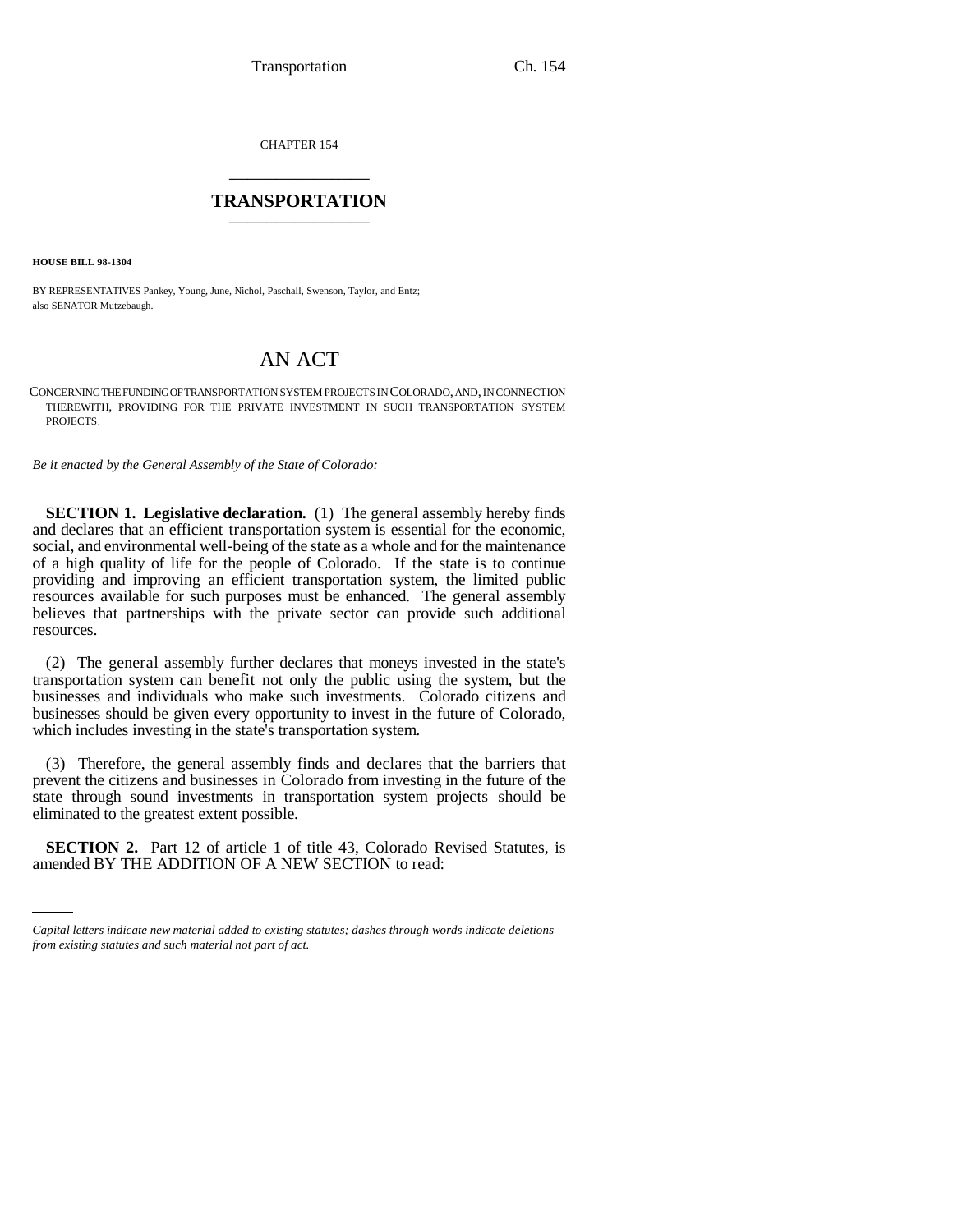**43-1-1209. Notice of investment opportunities.** (1) THE DEPARTMENT OR THE PRIVATE ENTITY RESPONSIBLE FOR FUNDING A PUBLIC-PRIVATE INITIATIVE UNDER THIS PART 12 MAY FORWARD THE AGREEMENT AND A DESCRIPTION OF THE INVESTMENT OPPORTUNITY FOR SUCH INITIATIVE TO ANY OF THE FOLLOWING FOR CONSIDERATION UNDER THEIR RESPECTIVE STATUTORY AUTHORITY:

(a) THE BOARD OF TRUSTEES OF THE PUBLIC EMPLOYEES' RETIREMENT ASSOCIATION CREATED UNDER SECTION 24-51-203, C.R.S.;

(b) THE STATE DEFERRED COMPENSATION COMMITTEE AND THE ADMINISTRATOR, AS DEFINED IN SECTION 24-52-101, C.R.S.;

(c) THE BOARD OF DIRECTORS OF THE FIRE AND POLICE PENSION ASSOCIATION, AS DEFINED IN SECTION 31-31-102 (2), C.R.S.;

(d) THE BOARDS OF TRUSTEES OF THE FIREFIGHTERS' AND POLICE OFFICERS' OLD HIRE PENSION FUNDS, AS DEFINED IN SECTION 31-30.5-102 (1), C.R.S.;

(e) THE BOARD OF TRUSTEES OF THE VOLUNTEER FIREFIGHTER PENSION FUND, AS DEFINED IN SECTION 31-30-1102 (1), C.R.S.;

(f) THE BOARDS OF EDUCATION OF SCHOOL DISTRICTS, AS DESCRIBED IN SECTION 22-64-112, C.R.S.;

(g) THE BOARD OF DIRECTORS OF THE UNIVERSITY OF COLORADO HOSPITAL AUTHORITY, AS DEFINED IN SECTION 23-21-502 (2), C.R.S.;

(h) THE STATE TREASURER FOR CONSIDERATION UNDER SECTION 23-20-117.5, C.R.S.;

(i) THE COUNTY BOARDS OF RETIREMENT, AS DESCRIBED IN SECTION 24-54-107, C.R.S.;

(j) THE GOVERNING BOARDS OF STATE COLLEGES AND UNIVERSITIES, AS DEFINED IN SECTIONS 24-54.5-102 (5) AND 24-54.6-102 (4), C.R.S.; AND

(k) ANY EMPLOYER WHO HAS ESTABLISHED A DEFINED CONTRIBUTION PLAN.

**SECTION 3.** Part 2 of article 3 of title 43, Colorado Revised Statutes, is amended BY THE ADDITION OF A NEW SECTION to read:

**43-3-220. Notice of investment opportunity.** (1) THE DEPARTMENT OR THE PRIVATE ENTITY RESPONSIBLE FOR ISSUING BONDS UNDER THIS PART 2 MAY FORWARD A COPY OF THE BONDS AND A DESCRIPTION OF THE INVESTMENT OPPORTUNITY FOR SUCH BONDS TO ANY OF THE FOLLOWING FOR CONSIDERATION UNDER THEIR RESPECTIVE STATUTORY AUTHORITY:

(a) THE BOARD OF TRUSTEES OF THE PUBLIC EMPLOYEES' RETIREMENT ASSOCIATION CREATED UNDER SECTION 24-51-203, C.R.S.;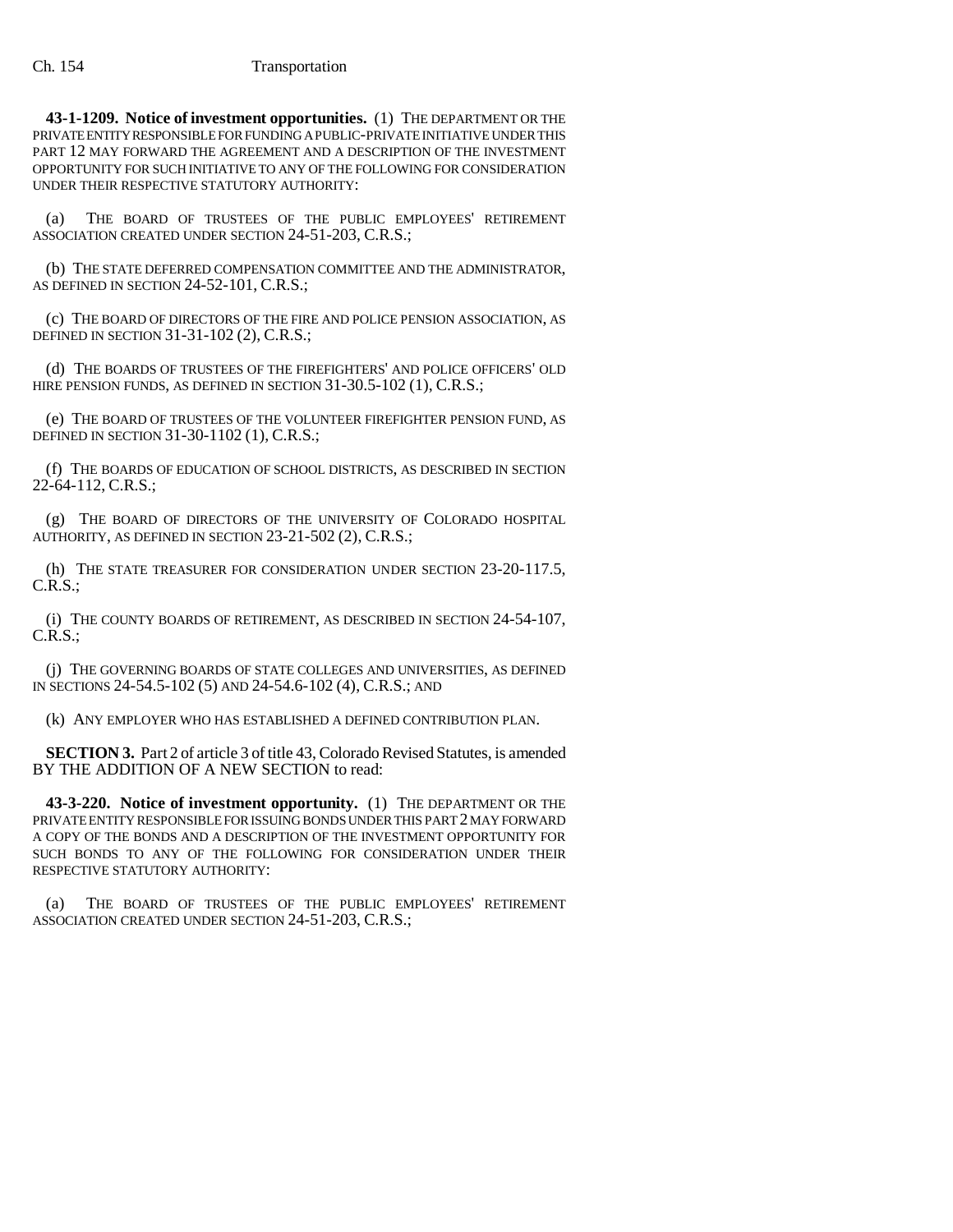(b) THE STATE DEFERRED COMPENSATION COMMITTEE AND THE ADMINISTRATOR, AS DEFINED IN SECTION 24-52-101, C.R.S.;

(c) THE BOARD OF DIRECTORS OF THE FIRE AND POLICE PENSION ASSOCIATION, AS DEFINED IN SECTION 31-31-102 (2), C.R.S.;

(d) THE BOARDS OF TRUSTEES OF THE FIREFIGHTERS' AND POLICE OFFICERS' OLD HIRE PENSION FUNDS, AS DEFINED IN SECTION 31-30.5-102 (1), C.R.S.;

(e) THE BOARD OF TRUSTEES OF THE VOLUNTEER FIREFIGHTER PENSION FUND, AS DEFINED IN SECTION 31-30-1102 (1), C.R.S.;

(f) THE BOARDS OF EDUCATION OF SCHOOL DISTRICTS, AS DESCRIBED IN SECTION 22-64-112, C.R.S.;

(g) THE BOARD OF DIRECTORS OF THE UNIVERSITY OF COLORADO HOSPITAL AUTHORITY, AS DEFINED IN SECTION 23-21-502 (2), C.R.S.;

(h) THE STATE TREASURER FOR CONSIDERATION UNDER SECTION 23-20-117.5, C.R.S.;

(i) THE COUNTY BOARDS OF RETIREMENT, AS DESCRIBED IN SECTION 24-54-107, C.R.S.;

(j) THE GOVERNING BOARDS OF STATE COLLEGES AND UNIVERSITIES, AS DEFINED IN SECTIONS 24-54.5-102 (5) AND 24-54.6-102 (4), C.R.S.; AND

(k) ANY EMPLOYER WHO HAS ESTABLISHED A DEFINED CONTRIBUTION PLAN.

**SECTION 4.** Part 4 of article 3 of title 43, Colorado Revised Statutes, is amended BY THE ADDITION OF A NEW SECTION to read:

**43-3-416. Notice of investment opportunity.** (1) THE DEPARTMENT OR THE PRIVATE ENTITY RESPONSIBLE FOR ISSUING ANTICIPATION WARRANTS UNDER THIS PART 4 MAY FORWARD A COPY OF THE ANTICIPATION WARRANTS AND A DESCRIPTION OF THE INVESTMENT OPPORTUNITY FOR SUCH ANTICIPATION WARRANTS TO ANY OF THE FOLLOWING FOR CONSIDERATION UNDER THEIR RESPECTIVE STATUTORY AUTHORITY:

(a) THE BOARD OF TRUSTEES OF THE PUBLIC EMPLOYEES' RETIREMENT ASSOCIATION CREATED UNDER SECTION 24-51-203, C.R.S.;

(b) THE STATE DEFERRED COMPENSATION COMMITTEE AND THE ADMINISTRATOR, AS DEFINED IN SECTION 24-52-101, C.R.S.;

(c) THE BOARD OF DIRECTORS OF THE FIRE AND POLICE PENSION ASSOCIATION, AS DEFINED IN SECTION 31-31-102 (2), C.R.S.;

(d) THE BOARDS OF TRUSTEES OF THE FIREFIGHTERS' AND POLICE OFFICERS' OLD HIRE PENSION FUNDS, AS DEFINED IN SECTION 31-30.5-102 (1), C.R.S.;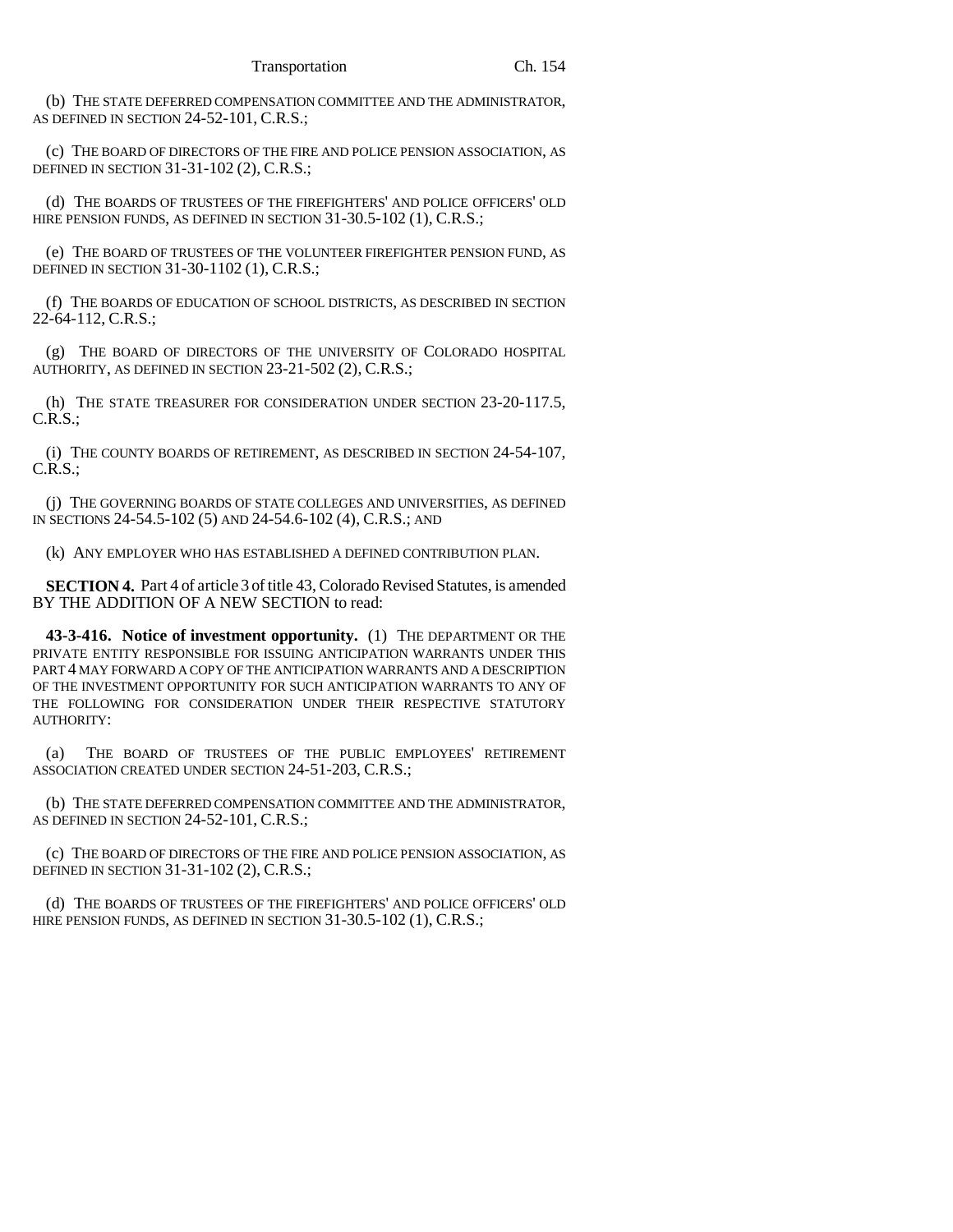(e) THE BOARD OF TRUSTEES OF THE VOLUNTEER FIREFIGHTER PENSION FUND, AS DEFINED IN SECTION 31-30-1102 (1), C.R.S.;

(f) THE BOARDS OF EDUCATION OF SCHOOL DISTRICTS, AS DESCRIBED IN SECTION 22-64-112, C.R.S.;

(g) THE BOARD OF DIRECTORS OF THE UNIVERSITY OF COLORADO HOSPITAL AUTHORITY, AS DEFINED IN SECTION 23-21-502 (2), C.R.S.;

(h) THE STATE TREASURER FOR CONSIDERATION UNDER SECTION 23-20-117.5, C.R.S.;

(i) THE COUNTY BOARDS OF RETIREMENT, AS DESCRIBED IN SECTION 24-54-107, C.R.S.;

(j) THE GOVERNING BOARDS OF STATE COLLEGES AND UNIVERSITIES, AS DEFINED IN SECTIONS 24-54.5-102 (5) AND 24-54.6-102 (4), C.R.S.; AND

(k) ANY EMPLOYER WHO HAS ESTABLISHED A DEFINED CONTRIBUTION PLAN.

**SECTION 5.** 23-20-117.5 (3), Colorado Revised Statutes, is amended to read:

**23-20-117.5. University of Colorado fund - creation - control - use.** (3) Moneys in the university of Colorado fund may be invested by the state treasurer in investments authorized by sections 24-36-109, 24-36-112, and 24-36-113, C.R.S., ANY PUBLIC-PRIVATE INITIATIVES WITH THE DEPARTMENT OF TRANSPORTATION, AS DEFINED IN SECTION 43-1-1201 (3), C.R.S., BONDS ISSUED FOR TURNPIKES IN ACCORDANCE WITH PART 2 OF ARTICLE 3 OF TITLE 43, C.R.S., AND ANTICIPATION WARRANTS ISSUED FOR TOLL TUNNELS IN ACCORDANCE WITH PART 4 OF ARTICLE 3 OF TITLE 43, C.R.S. The board shall determine the amount of moneys to be credited in the fund. Until the board of regents withdraws the moneys from the fund, the state treasurer shall invest the moneys on behalf of the board of regents.

**SECTION 6.** 31-30-1113, Colorado Revised Statutes, is amended BY THE ADDITION OF THE FOLLOWING NEW SUBSECTIONS to read:

**31-30-1113. Fund investments.** (3) NOTWITHSTANDING SUBSECTION (1) OF THIS SECTION, THE BOARD MAY INVEST ALL OR ANY PART OF FUND MONEYS IN THE NAME OF THE BOARD'S TREASURER OR IN THE NAME OF A CUSTODIAN OR CUSTODIANS APPOINTED BY THE BOARD UNDER THIS SECTION IN ONE OR MORE OF THE FOLLOWING:

(a) ANY PUBLIC-PRIVATE INITIATIVE WITH THE DEPARTMENT OF TRANSPORTATION, AS DEFINED IN SECTION 43-1-1201 (3), C.R.S.;

(b) BONDS ISSUED FOR TURNPIKES IN ACCORDANCE WITH PART 2 OF ARTICLE 3 OF TITLE 43, C.R.S.;

(c) ANTICIPATION WARRANTS ISSUED FOR TOLL TUNNELS IN ACCORDANCE WITH PART 4 OF ARTICLE 3 OF TITLE 43, C.R.S.; OR

(d) ANY OTHER PUBLIC-PRIVATE INITIATIVE PROGRAM FOR TRANSPORTATION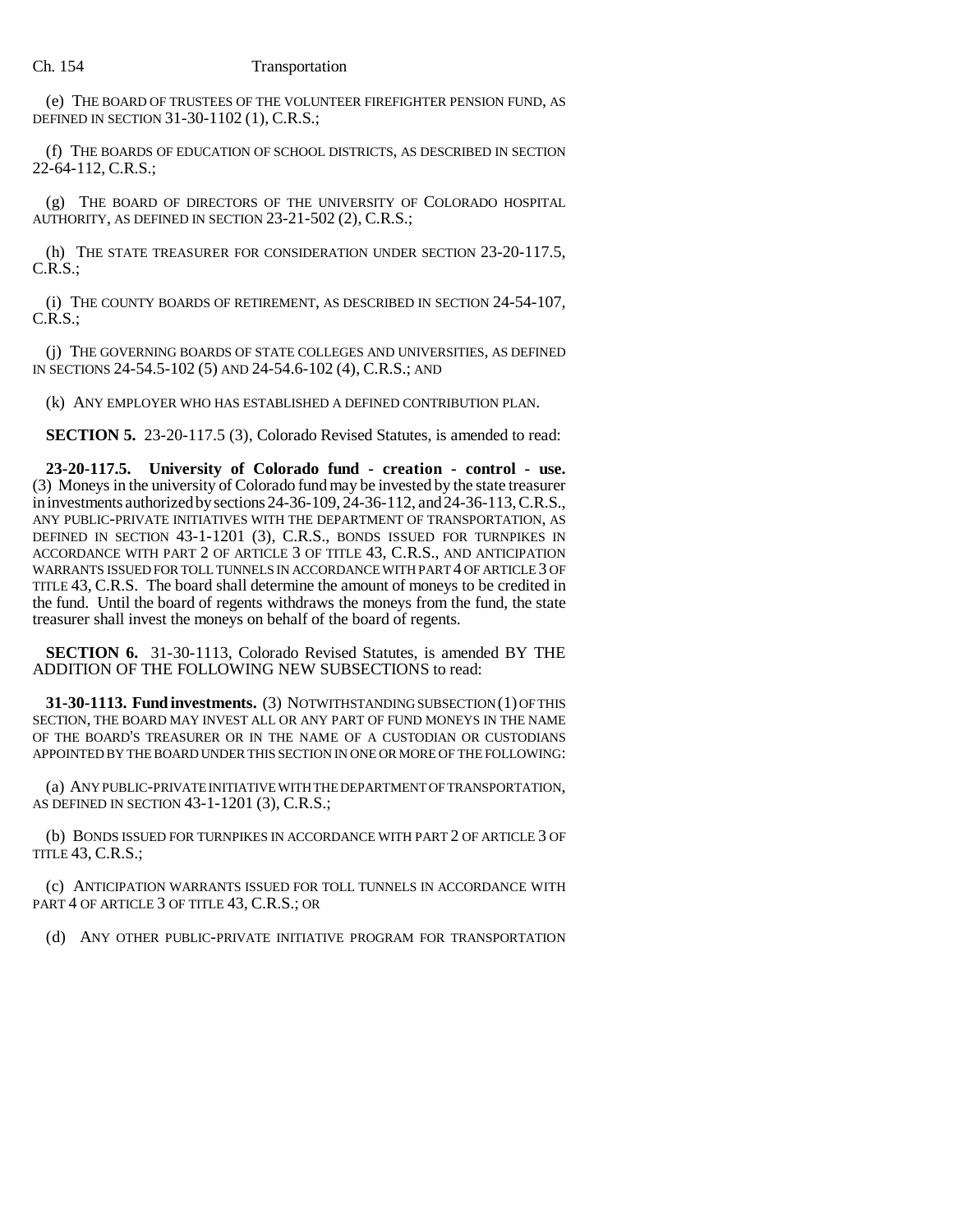SYSTEM PROJECTS IN COLORADO AUTHORIZED BY LAW.

(4) THE BOARD MAY GIVE PREFERENCE TO THE INVESTMENTS DESCRIBED IN SUBSECTION (3) OF THIS SECTION IF SUCH INVESTMENTS ARE CONSISTENT WITH SOUND INVESTMENT POLICY.

**SECTION 7.** 40-1-104, Colorado Revised Statutes, is amended BY THE ADDITION OF A NEW SUBSECTION to read:

**40-1-104. Securities - issuance - guarantee.** (9) NOTWITHSTANDING ANY PROVISION OF LAW TO THE CONTRARY, THE COMMISSION MAY APPROVE A PETITION FROM A PUBLIC UTILITY PROPOSING AN INVESTMENT IN ANY OF THE FOLLOWING IF THE COMMISSION DETERMINES THAT SUCH INVESTMENT IS NOT OTHERWISE INCONSISTENT WITH THE PUBLIC INTEREST OR THAT SUCH INVESTMENT IS NOT OTHERWISE INCONSISTENT WITH THIS SECTION:

(a) ANY PUBLIC-PRIVATE INITIATIVE WITH THE DEPARTMENT OF TRANSPORTATION, AS DEFINED IN SECTION 43-1-1201 (3), C.R.S.;

(b) BONDS ISSUED FOR TURNPIKES IN ACCORDANCE WITH PART 2 OF ARTICLE 3 OF TITLE 43, C.R.S.;

(c) ANTICIPATION WARRANTS ISSUED FOR TOLL TUNNELS IN ACCORDANCE WITH PART 4 OF ARTICLE 3 OF TITLE 43, C.R.S.; OR

(d) ANY OTHER PUBLIC-PRIVATE INITIATIVE PROGRAM FOR TRANSPORTATION SYSTEM PROJECTS IN COLORADO AUTHORIZED BY LAW.

**SECTION 8.** Part 1 of article 9.5 of title 40, Colorado Revised Statutes, is amended BY THE ADDITION OF A NEW SECTION to read:

**40-9.5-116. Investment in public-private transportation facilities.** (1) NOTWITHSTANDING ANY PROVISION OF LAW TO THE CONTRARY, THE BOARD OF DIRECTORS OF A COOPERATIVE ELECTRIC ASSOCIATION MAY CONSIDER INVESTING IN ONE OR MORE OF THE FOLLOWING:

(a) ANY PUBLIC-PRIVATE INITIATIVE WITH THE DEPARTMENT OF TRANSPORTATION, AS DEFINED IN SECTION 43-1-1201 (3), C.R.S.;

(b) BONDS ISSUED FOR TURNPIKES IN ACCORDANCE WITH PART 2 OF ARTICLE 3 OF TITLE 43, C.R.S.;

(c) ANTICIPATION WARRANTS ISSUED FOR TOLL TUNNELS IN ACCORDANCE WITH PART 4 OF ARTICLE 3 OF TITLE 43, C.R.S.; OR

(d) ANY OTHER PUBLIC-PRIVATE INITIATIVE PROGRAM FOR TRANSPORTATION SYSTEM PROJECTS IN COLORADO AUTHORIZED BY LAW.

(2) THE BOARD OF DIRECTORS OF A COOPERATIVE ELECTRIC ASSOCIATION MAY GIVE PREFERENCE TO THE INVESTMENTS DESCRIBED IN SUBSECTION (1) OF THIS SECTION IF SUCH INVESTMENTS ARE IN THE INTEREST OF THE COOPERATIVE ELECTRIC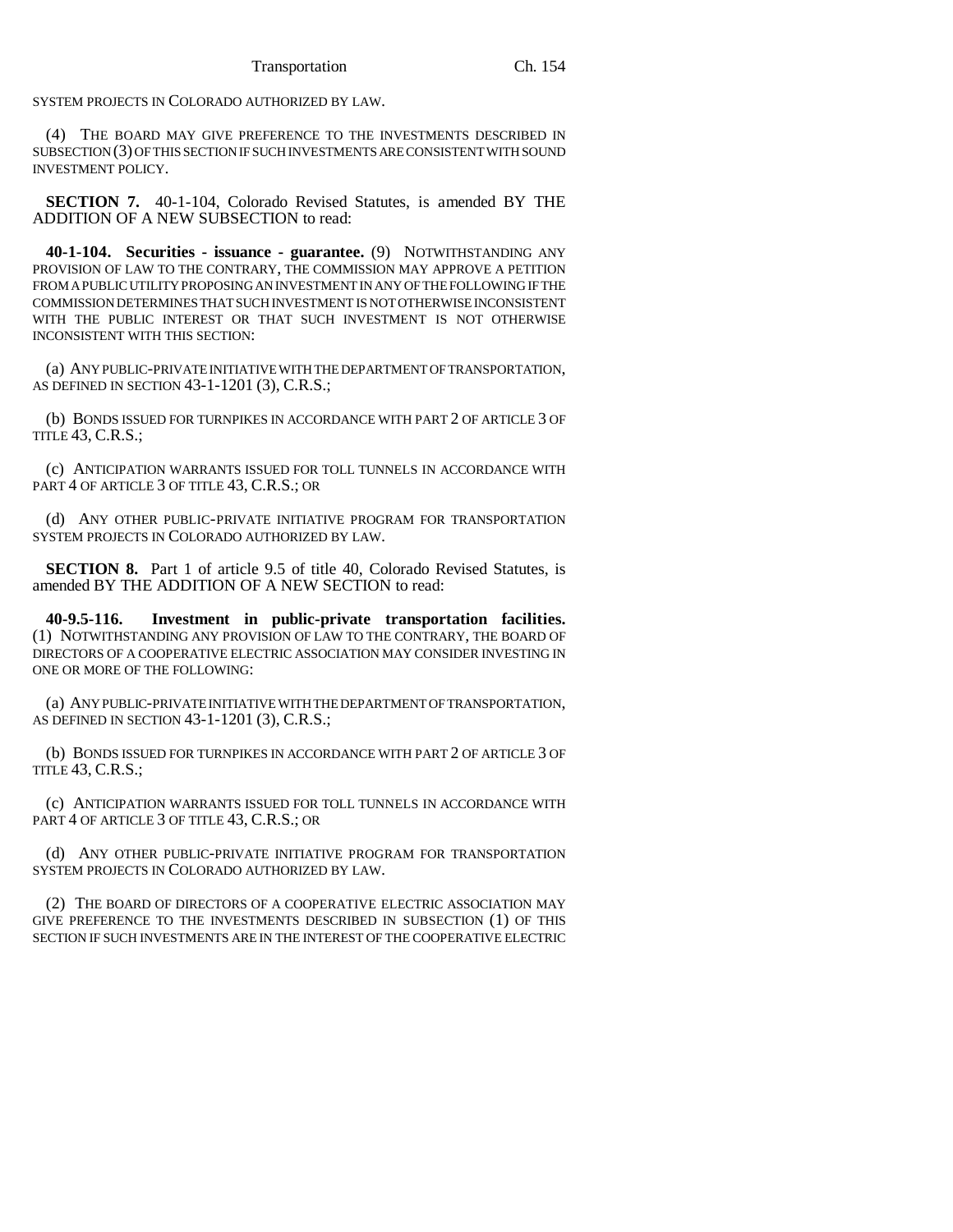ASSOCIATION'S MEMBERS AND ARE CONSISTENT WITH SOUND INVESTMENT POLICY.

**SECTION 9.** 40-20-102 (1), Colorado Revised Statutes, is amended BY THE ADDITION OF A NEW PARAGRAPH to read:

**40-20-102. Powers of corporation.** (1) Every such corporation, in addition to the powers conferred in articles 101 to 117 of title 7, C.R.S., has the power:

(h) NOTWITHSTANDING ANY PROVISION OF LAW TO THE CONTRARY, TO INVEST IN ANY OF THE FOLLOWING IF SUCH INVESTMENT IS CONSISTENT WITH SOUND INVESTMENT POLICY:

(I) ANY PUBLIC-PRIVATE INITIATIVE WITH THE DEPARTMENT OF TRANSPORTATION, AS DEFINED IN SECTION 43-1-1201 (3), C.R.S.;

(II) BONDS ISSUED FOR TURNPIKES IN ACCORDANCE WITH PART 2 OF ARTICLE 3 OF TITLE 43, C.R.S.;

(III) ANTICIPATION WARRANTS ISSUED FOR TOLL TUNNELS IN ACCORDANCE WITH PART 4 OF ARTICLE 3 OF TITLE 43, C.R.S.; OR

(IV) ANY OTHER PUBLIC-PRIVATE INITIATIVE PROGRAM FOR TRANSPORTATION SYSTEM PROJECTS IN COLORADO AUTHORIZED BY LAW.

**SECTION 10.** Part 2 of article 2 of title 43, Colorado Revised Statutes, is amended BY THE ADDITION OF A NEW SECTION to read:

**43-2-219. County authority to privatize county highways and bridges charge a toll.** NOTWITHSTANDING ANY PROVISION OF LAW TO THE CONTRARY, THE BOARD OF COUNTY COMMISSIONERS OF A COUNTY MAY ENTER PUBLIC-PRIVATE INITIATIVES, AS DEFINED IN SECTION 43-1-1201 (3), FOR COUNTY HIGHWAYS AND BRIDGES ON BEHALF OF THE COUNTY. IN ADDITION, THE BOARD OF COUNTY COMMISSIONERS OF A COUNTY MAY ENTER INTO CONTRACTS OR OTHER AGREEMENTS ON BEHALF OF THE COUNTY TO PRIVATIZE ANY COUNTY HIGHWAY OR BRIDGE OR CHARGE A TOLL THEREFOR. THE BOARD MAY ALSO CHARGE A TOLL FOR ANY COUNTY HIGHWAY OR BRIDGE FOR THE PURPOSE OF CONSTRUCTING, OPERATING, OR MAINTAINING SUCH BRIDGE OR HIGHWAY.

**SECTION 11. Repeal.** 43-1-1208, Colorado Revised Statutes, is repealed as follows:

**43-1-1208. Repeal.** This part 12 is repealed, effective July 1, 2000. The repeal of this part 12 shall have no effect on contracts entered into on or before July 1, 2000.

**SECTION 12.** 43-1-1204 (3), Colorado Revised Statutes, is amended to read:

**43-1-1204. Public-private initiative agreement.** (3) The agreement shall MAY provide that:

(a) The private entity shall not pledge or cause a lien to be created on the transportation system or right-of-way involved in the transportation system project